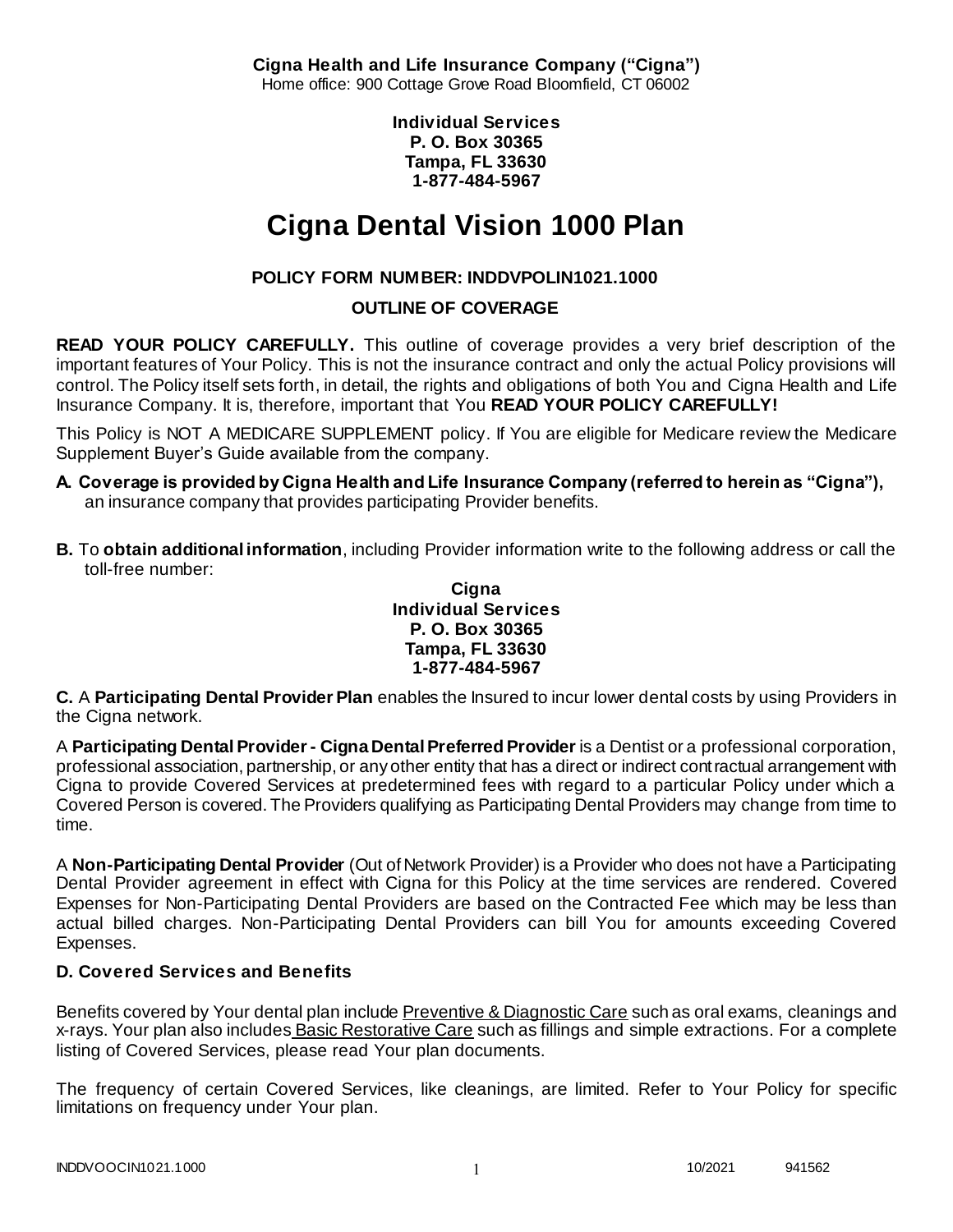### **Benefit Schedule**

The benefits outlined in the table below show the payment percentages for Covered Expenses **AFTER** any applicable Deductibles have been satisfied unless otherwise stated.

# **CIGNA DENTAL AND VISION INSURANCE** *The Schedule*

### **For You and Your Dependents**

#### **The Schedule – Dental Benefits**

If You select a Participating Dental Provider, Your cost will be less than if You select a Non-Participating Dental Provider.

#### **Emergency Services**

The Benefit Percentage payable for Emergency Services charges made by a Non-Participating Dental Provider is the same Benefit Percentage as for Participating Dental Provider Charges. Dental Emergency services are required immediately to either alleviate pain or to treat the sudden onset of an acute dental condition. These are usually minor procedures performed in response to serious symptoms, which temporarily relieve significant pain, but do not effect a definitive cure, and which, if not rendered, will likely result in a more serious dental or medical complication.

#### **Dental Deductibles**

Dental Deductibles are expenses to be paid by You or Your Dependent. Dental Deductibles are in addition to any Coinsurance. Once the Dental Deductible maximum in The Schedule has been reached You and Your family need not satisfy any further dental deductible for the rest of that year.

#### **Participating Dental Provider Payment**

Participating Dental Provider services are paid based on the Contracted Fee agreed upon by the Provider and Cigna.

**Non-Participating Dental Provider Payment** Non-Participating Dental Provider services are paid based on the Contracted Fee.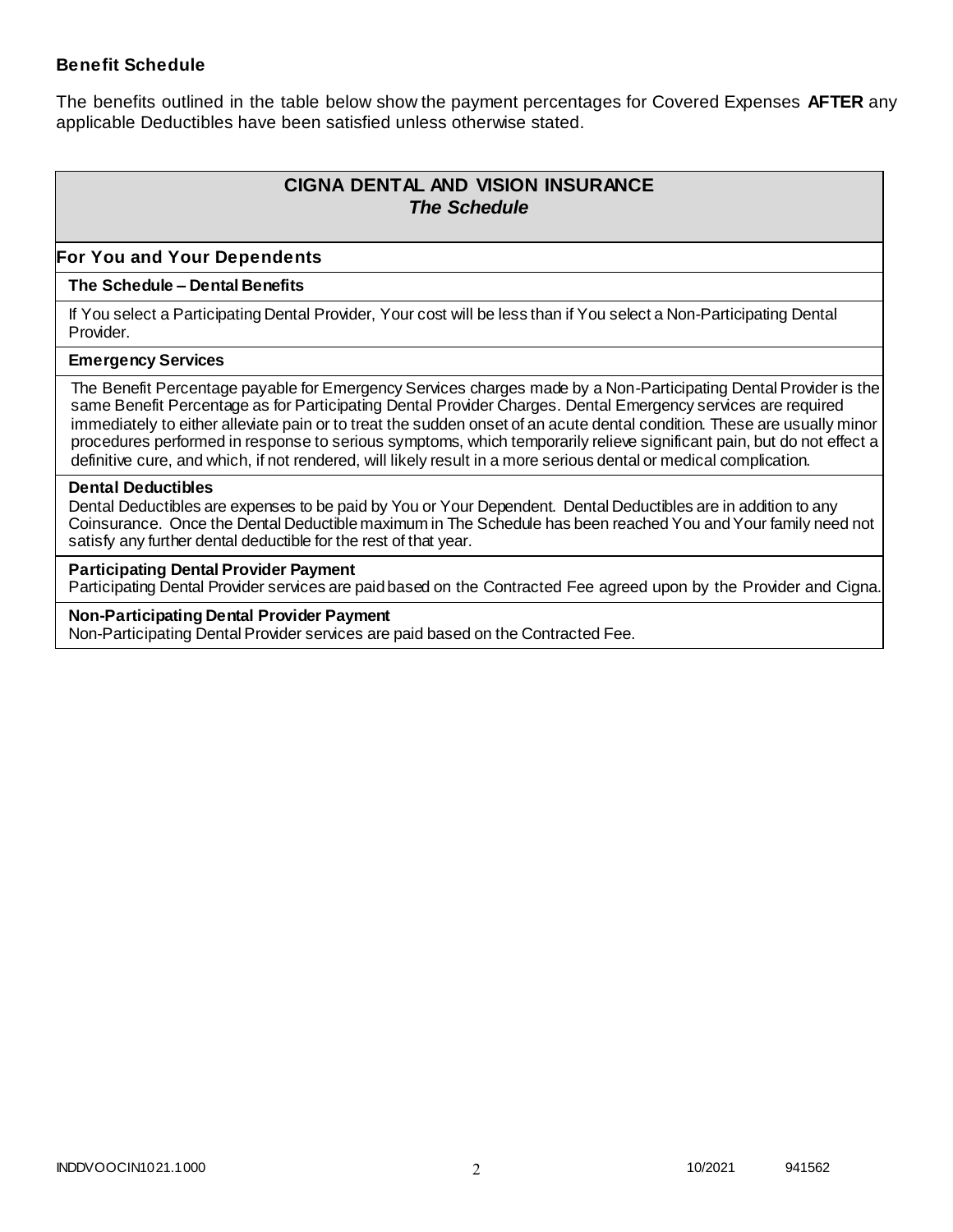| <b>DENTAL BENEFIT HIGHLIGHTS</b>                                                                                                                              |                                                  |
|---------------------------------------------------------------------------------------------------------------------------------------------------------------|--------------------------------------------------|
| Classes I, II<br><b>Calendar Year Maximum</b>                                                                                                                 | \$1,000 per person                               |
| <b>Calendar Year Dental Deductible</b><br>Individual                                                                                                          | \$50 per person                                  |
|                                                                                                                                                               | Not Applicable to Class I                        |
| <b>Family Maximum</b>                                                                                                                                         | \$150 per family                                 |
|                                                                                                                                                               | Not Applicable to Class I                        |
| <b>Class I</b>                                                                                                                                                | The Percentage of Covered Expenses the Plan Pays |
| Preventive Care<br>Oral Exams<br>Routine Cleanings<br>Routine X-rays<br><b>Fluoride Application</b><br><b>Sealants</b><br>Space Maintainers (non-orthodontic) | 100%                                             |
| <b>Class II</b>                                                                                                                                               | The Percentage of Covered Expenses the Plan Pays |
| <b>Basic Restorative</b><br>Fillings<br>Oral Surgery, Simple Extractions<br>Emergency Care to Relieve Pain<br>Non-Routine X-rays                              | 70% after dental deductible                      |

| The Schedule - Vision Benefits                                                                  |                                                                                         |
|-------------------------------------------------------------------------------------------------|-----------------------------------------------------------------------------------------|
| <b>VISION BENEFIT HIGHLIGHTS,</b>                                                               |                                                                                         |
| Eye Examinations, including refraction                                                          | The plan pays 30% of expenses, not to exceed a \$50 calendar<br>year maximum per person |
| Materials (corrective eyeglasses or contact<br>lenses, including fittings and follow-up visits) | \$100 calendar year maximum per person                                                  |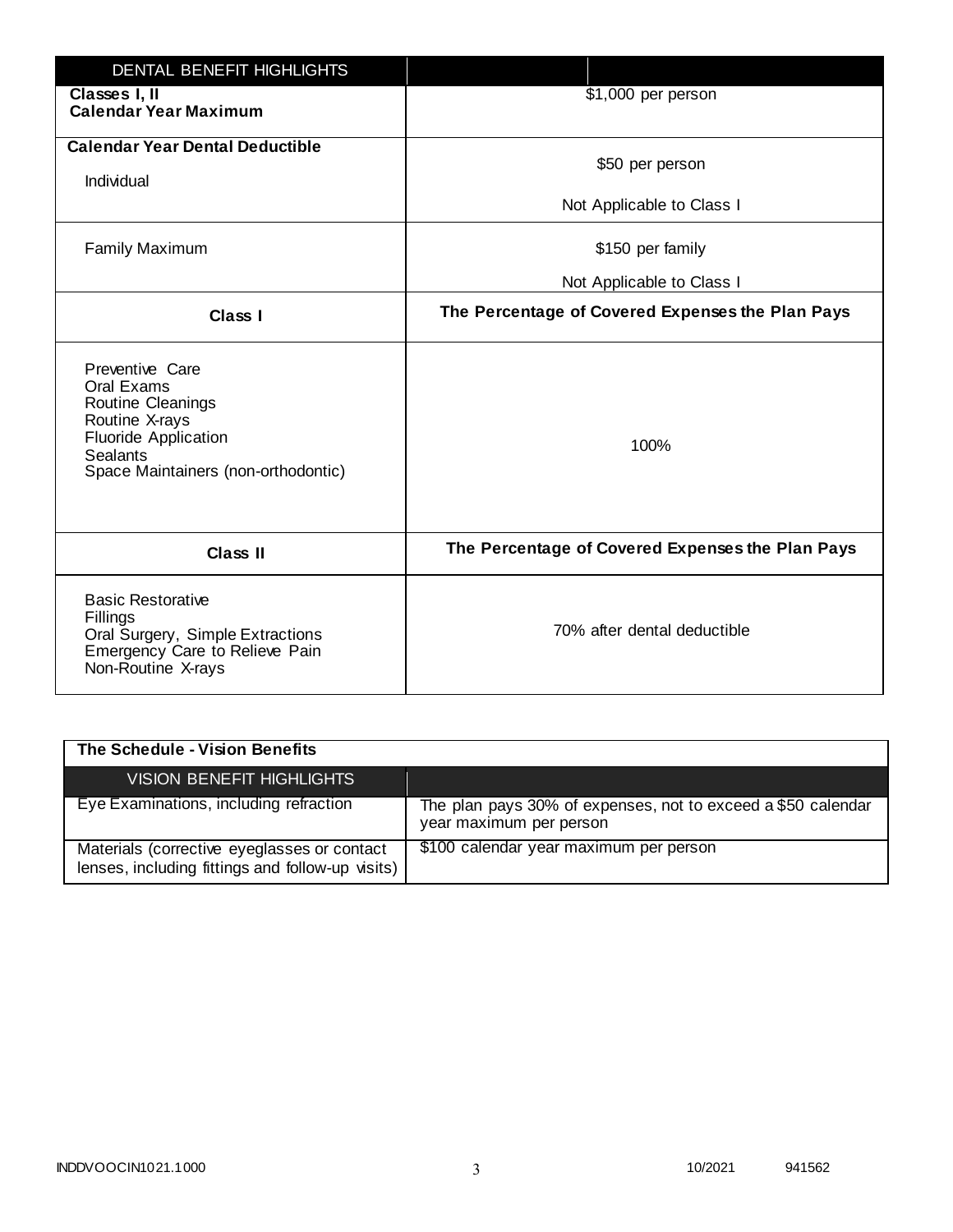# **Waiting Periods**

There is no waiting period for Class I or II dental benefits or for vision benefits.

# **Missing Teeth Limitation**

There is no payment for replacement of teeth that are missing when a person first becomes insured.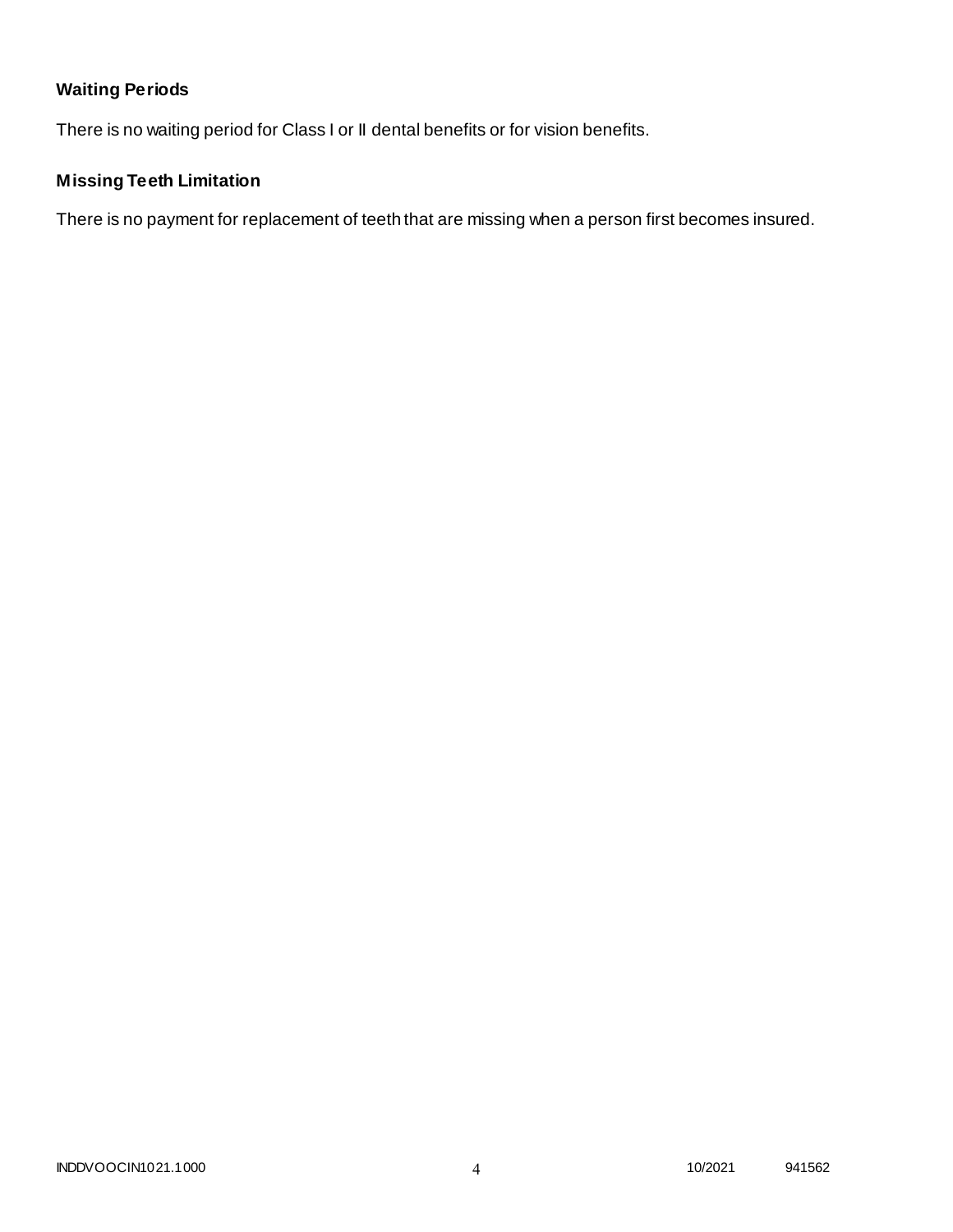# **E. Insured's Financial Responsibility**

The Insured is responsible for paying the monthly or quarterly premium on a timely basis. The Insured is also responsible to pay Providers for charges that are applied to the Deductibles, Coinsurance, and any amounts charged by Non-Participating Dental Providers in excess of the Contracted Fee. In addition, any charges for Medically Necessary and/or Dentally Necessary items that are excluded under the Policy are the responsibility of the Insured.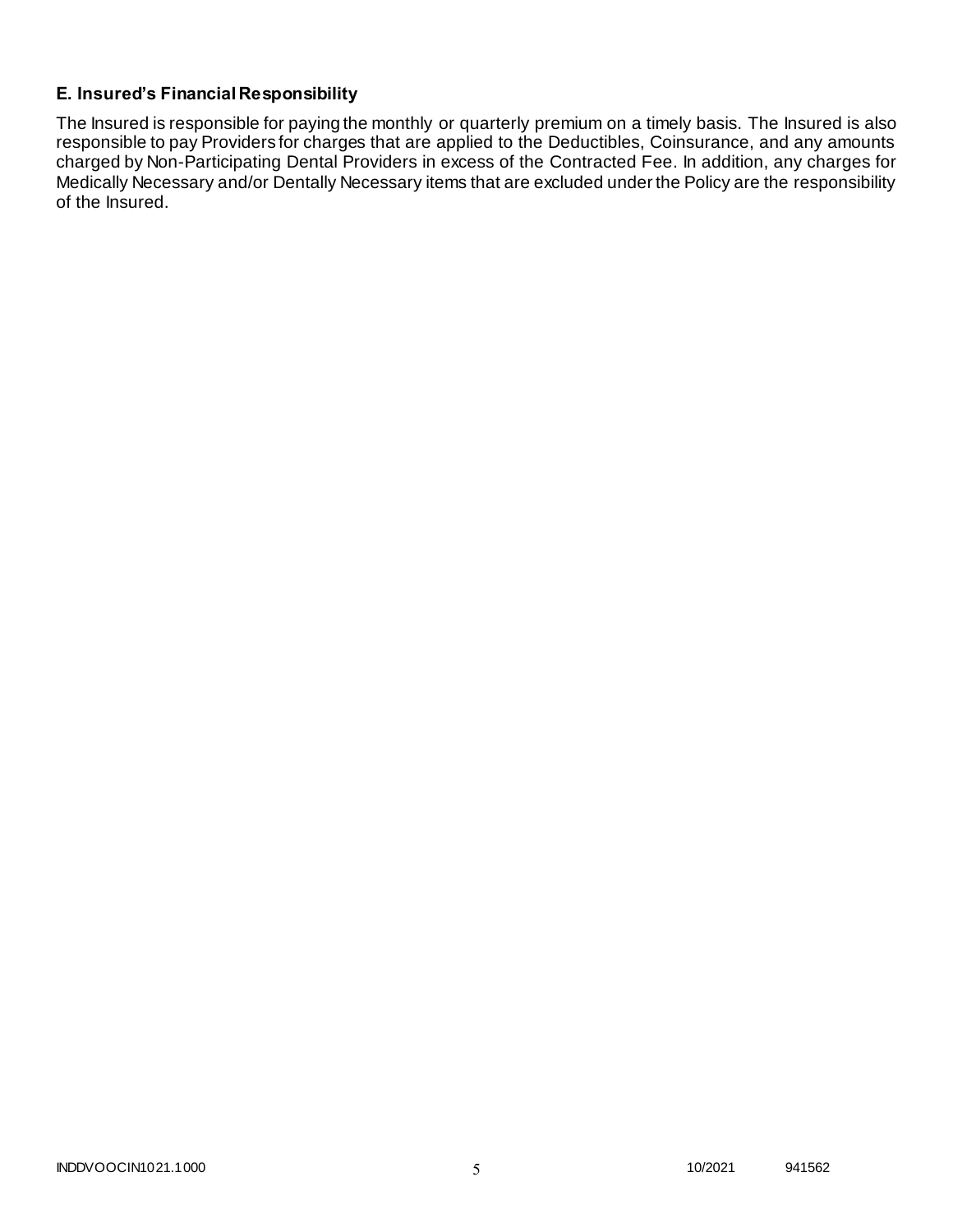# **F. Exclusions And Limitations: What Is Not Covered By This Policy**

# **Expenses Not Covered**

Covered Expenses will not include, and no payment will be made for:

- procedures which are not included in the list of Covered Dental Services or Covered Vision Services;
- cone beam imaging;
- instruction for plaque control, oral hygiene and diet;
- core build-ups;
- veneers;
- precious or semi-precious metals for crowns, bridges and abutments;
- restoration of teeth which have been damaged by erosion, attrition or abrasion;
- bite registrations; precision or semi-precision attachments; or splinting;
- implants or implant related services;
- orthodontic treatment, except for the treatment of cleft lip and cleft palate;
- general anesthesia or intravenous sedation, when used for the purposes of anxiety control or patient management is not covered; may be considered only when medically or dentally necessary and when in conjunction with covered complex oral surgery;
- athletic mouth guards;
- services performed solely for cosmetic reasons;
- personalization or decoration of any dental device or dental work;
- replacement of an appliance per benefit quidelines;
- services that are medical in nature;
- services and supplies received from a hospital;
- prescription drugs;
- plano lenses;
- VDT (video display terminal)/computer eyeglass benefit;
- medical or surgical treatment of the eyes;
- any type of corrective vision surgery, including LASIK surgery, radial ketatonomy (RK), automated lamellar keratoplasty (ALK), or conductive keratoplasty (CK);
- Orthoptic or vision training and any associated supplemental testing;
- any eye examination, or any corrective eyewear, required by an employer as a condition of emp loyment;
- safety eyewear;
- sub-normal vision aids or non-prescription lenses; or
- Magnification or low vision aids not shown as covered in the Schedule of Vision Coverage.

# **General Limitations**

No payment will be made for expenses incurred for You or any one of Your Dependents:

- For services not specifically listed as Covered Services in this Policy;
- For services or supplies that are not Medically Necessary;
- For services received before the Effective Date of coverage;
- For services received after coverage under this Policy ends;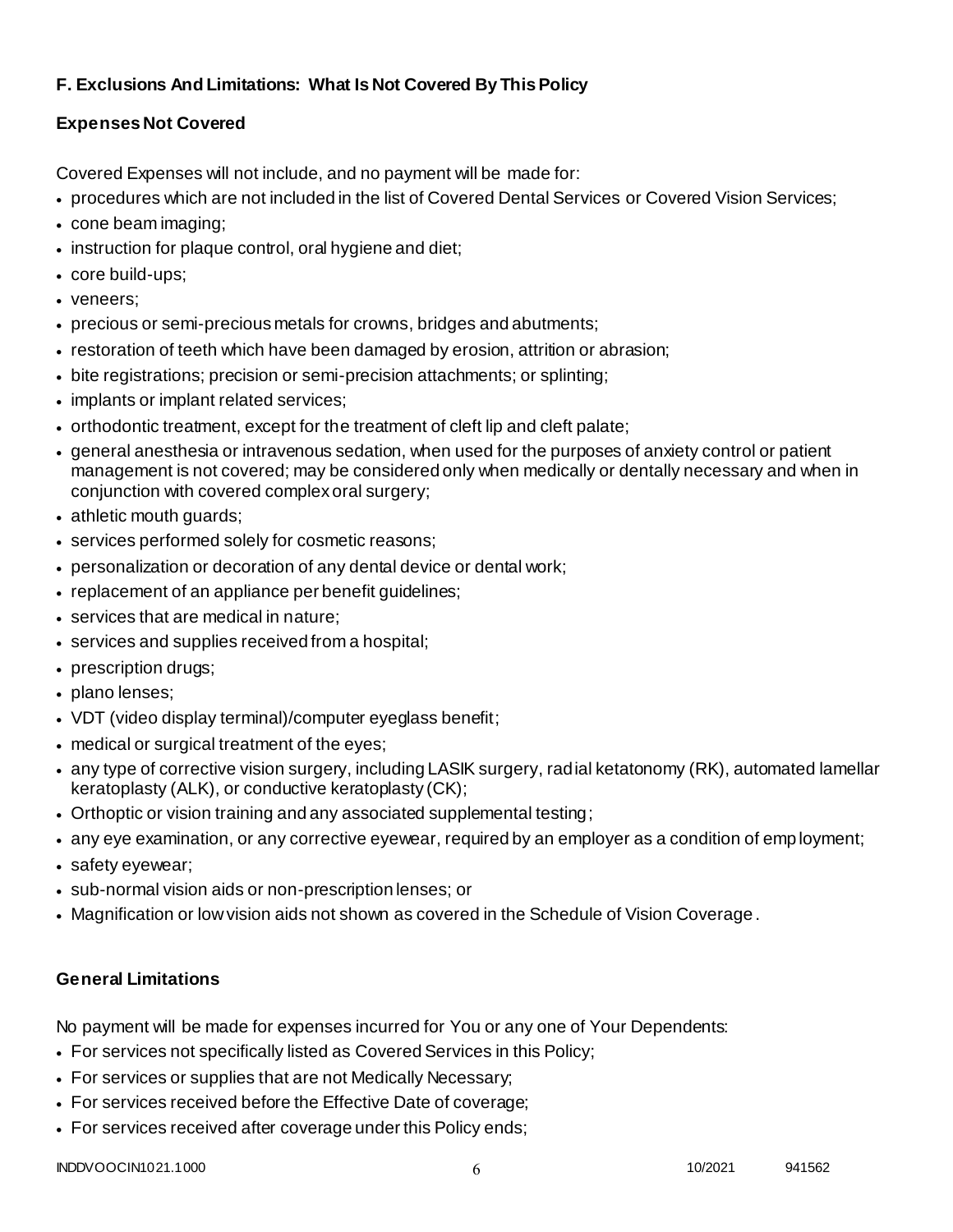- For services for which You have no legal obligation to pay or for which no charge would be made if You did not have insurance coverage;
- For Professional services or supplies received or purchased directly or on Your behalf by anyone, including a Provider, from any of the following:
	- **Yourself or Your employer;**
	- **a** person who lives in the Covered Person's home, or that person's employer;
	- a person who is related to the Covered Person by blood, marriage or adoption, or that person's employer;
- for or in connection with an Injury arising out of, or in the course of, any employment for wage or profit;
- for or in connection with a Sickness which is covered under any workers' compensation or similar law;
- for charges made by a Hospital owned or operated by or which provides care or performs services for, the United States Government, if such charges are directly related to a condition which occurred while serving in the military or an associated auxiliary unit;
- services or supplies received due to an act of war, declared or undeclared while serving in the military or an associated auxiliary unit;
- to the extent that payment is unlawful where the person resides when the expenses are incurred;
- for charges which the person is not legally required to pay;
- for charges which would not have been made if the person had no insurance;
- to the extent that billed charges exceed the rate of reimbursement as described in the Schedule;
- for charges for unnecessary care, treatment or surgery;
- to the extent that You or any of Your Dependents is in any way paid or entitled to payment for those expenses by or through a public program, other than Medicaid;
- for or in connection with experimental procedures or treatment methods not approved by the American Dental Association or the appropriate dental specialty society;
- Procedures that are a covered expense under any other plan which provides dental or vision benefits;
- To the extent that benefits are paid or payable for those expenses under the mandatory part of any auto insurance policy written to comply with a "no-fault" insurance law or an uninsured motorist insurance law. Cigna will take into account any adjustment option chosen under such part by You or any one of Your Dependents.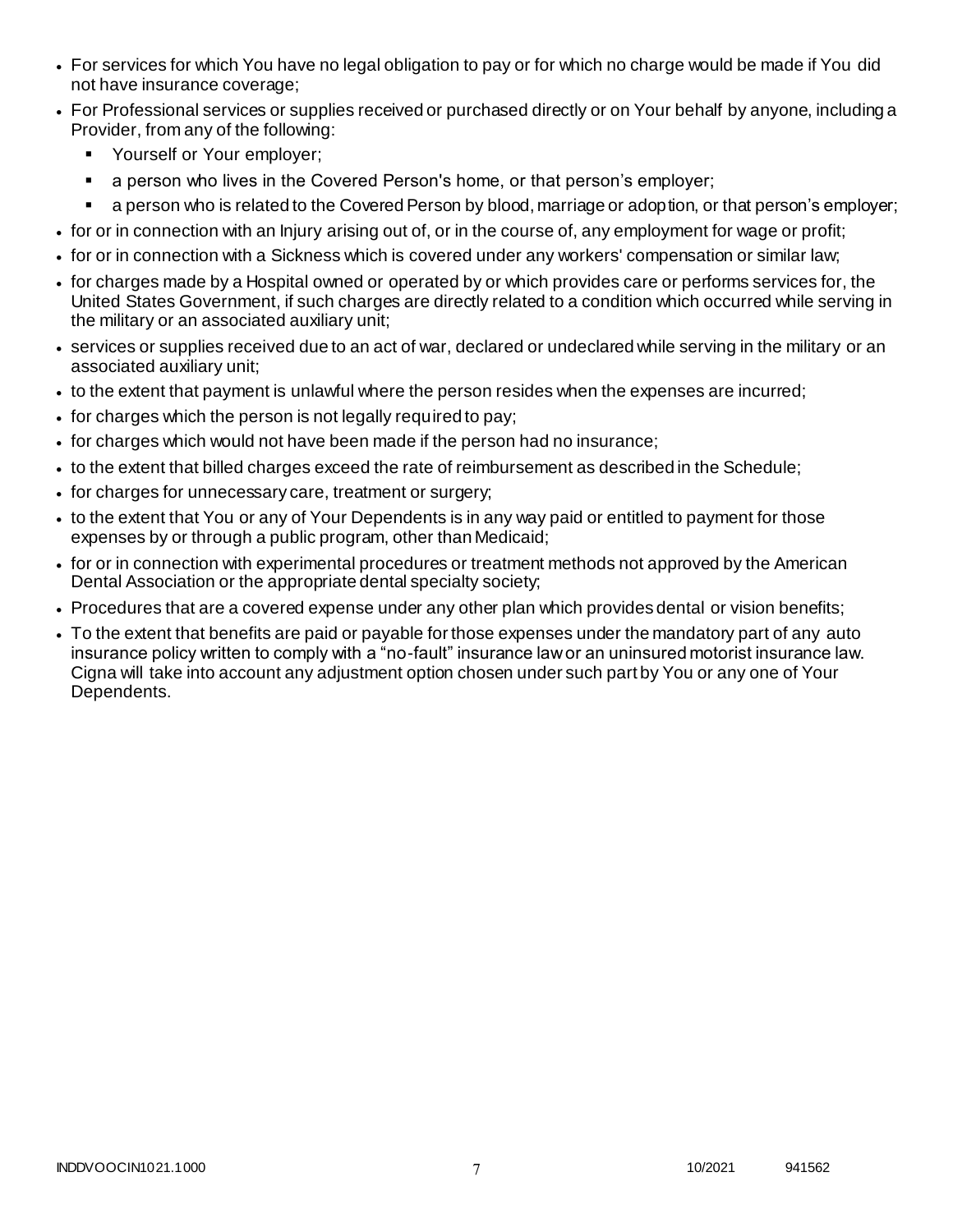## **G. Predetermination of Dental Benefits Program**

Predetermination of Benefits is a voluntary review of a Dentist's proposed treatment plan and expected charges. It is not preauthorization of service and is not required.

The treatment plan should include supporting pre-operative x-rays and other diagnostic materials as requested by Cigna's dental consultant. If there is a change in the treatment plan, a revised plan should be submitted.

Cigna will determine covered dental expenses for the proposed treatment plan. If there is no Predetermination of Benefits, Cigna will determine covered dental expenses when it receives a claim.

Review of proposed treatment is advised whenever extensive dental work is recommended when charges exceed **\$500**.

Predetermination of Benefits is not a guarantee of a set payment. Payment is based on the services that are actually delivered and the coverage in force at the time services are completed.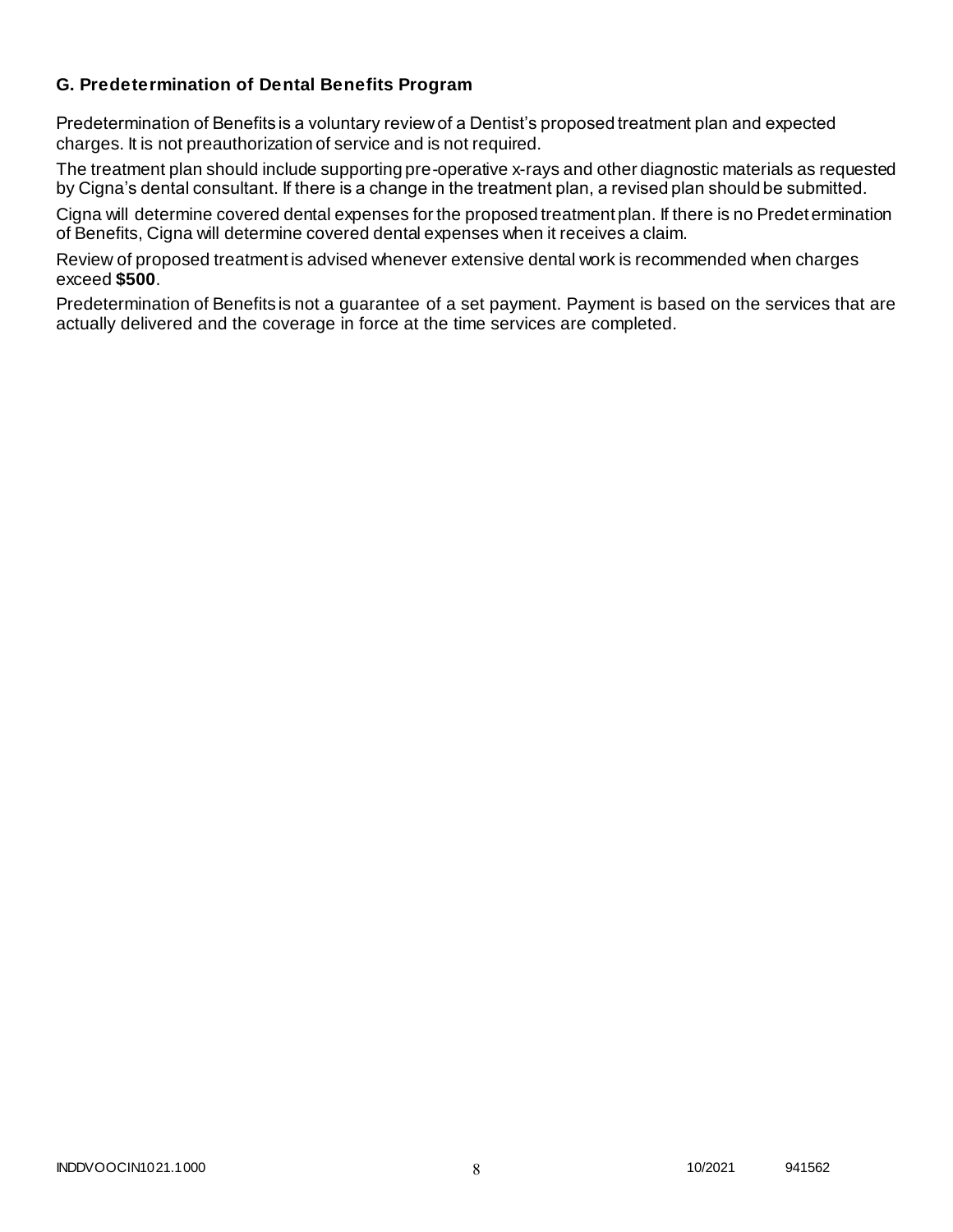### **H. General Provisions**

# **WHEN YOU HAVE A COMPLAINT OR AN APPEAL**

For the purposes of this section, any reference to "You," "Your" or "Yourself" also refers to a representative or Provider designated by You to act on Your behalf, unless otherwise noted.

We want You to be completely satisfied with the care You receive. That is why We have established a process for addressing Your concerns and solving Your problems.

#### **Start with Member Services**

We are here to listen and help. If You have a concern regarding a person, a service, the quality of care, or contractual benefits, You can call Our toll-free number and explain Your concern to one of Our Customer Service representatives. You can also express that concern in writing. Please call or write to Us at the following:

Customer Services Toll-Free Number or address on mycigna.com, explanation of benefits or claim form

We will do Our best to resolve the matter on Your initial contact. If We need more time to review or investigate Your concern, We will get back to You as soon as possible, but in any case within 30 days. If You are not satisfied with the results of a coverage decision, You can start the appeals procedure.

#### **Appeals Procedure**

Cigna has a two step appeals procedure for coverage decisions. To initiate an appeal, You must submit a request for an appeal in writing within 365 days of receipt of a denial notice. You sh ould state the reason why You feel Your appeal should be approved and include any information supporting Your appeal. If You are unable or choose not to write, You may ask to register Your appeal by telephone. Call or write to Us at the toll-free number or address on Your Benefit Identification card, explanation of benefits or claim form.

#### **Level One Appeal**

Your appeal will be reviewed and the decision made by someone not involved in the initial decision. Appeals involving Medical Necessity or clinical appropriateness will be considered by a health care professional. The health care professional will have knowledge of the medical condition, procedure or treatment indicated in the appeal; they are licensed in the same profession and have a similar specialty; they were not involved in any part of the initial investigation of the complaint or grievance and were not involved until now in the appeal; and do not have a direct business relationship with You or the initial Provider that recommended the procedure, treatment or service in the appeal.

For level one appeals, We will respond in writing with a decision within 30 calendar days after We receive an appeal for a postservice coverage determination. If more time or information is needed to make the determination, We will notify You in writing to request an extension of up to 15 calendar days and to specify any additional information needed to complete the review. The written notification will include Our appeal decision, a statement of the reasons, policies and procedures that were used as the basis of the decision, and Our contact information if You wish to obtain more information about Our decision.

If You are not satisfied with Our level-one appeal decision, You may request a level-two appeal.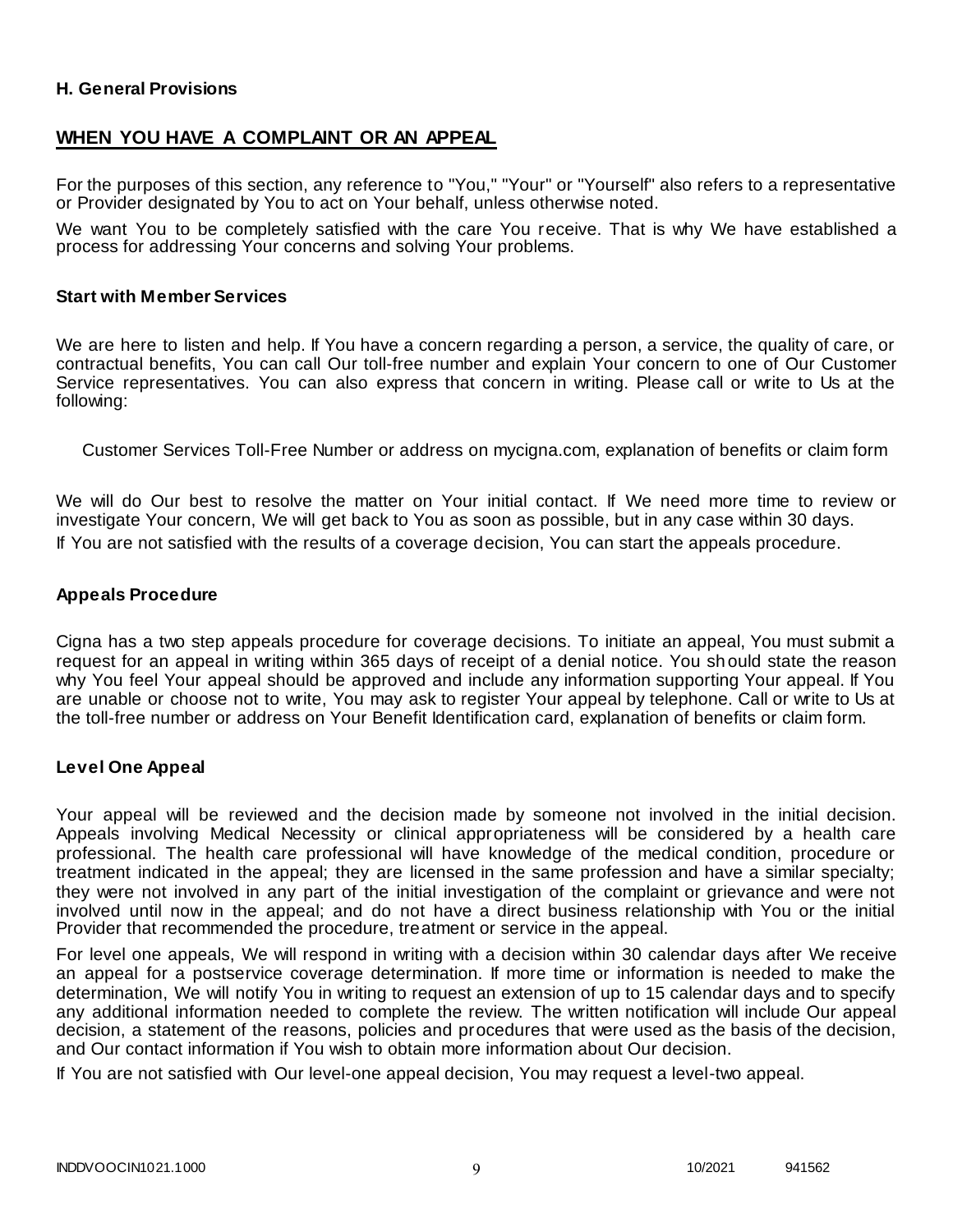### **Level Two Appeal**

If You are dissatisfied with Our level one appeal decision, You may request a second review. To start a level two appeal, follow the same process required for a level one appeal.

Most requests for a second review will be conducted by the Appeals Committee, which consists of at least three people. Anyone involved in the prior decision may not vote on the Committee. For appeals involving Medical Necessity or clinical appropriateness, the Committee will consult with at least one Dentist reviewer in the same or similar specialty as the care under consideration. You may present Your situation to the Committee in person or by conference call.

For level two appeals We will acknowledge in writing that We have received Your request and schedule a Committee review. For postservice claims, the Committee review will be completed within 30 calendar days. If more time or information is needed to make the determination, We will notify You in writing to request an extension of up to 15 calendar days and to specify any additional information needed by the Committee to complete the review. You will be notified in writing of the Committee's decision within five working days after the Committee meeting, and within the Committee review time frames above if the Committee does not approve the requested coverage.

### **Notice of Benefit Determination on Appeal**

Every notice of an appeal decision will be provided in writing or electronically and, if an adverse determination, will include:

- (1) the specific reason or reasons for the denial decision;
- (2) reference to the specific Policy provisions on which the decision is based;
- (3) a statement that the claimant is entitled to receive, upon request and free of charge, reasonable access to and copies of all documents, records, and other Relevant Information as defined;
- (4) upon request and free of charge, a copy of any internal rule, guideline, protocol or other similar criterion that was relied upon in making the adverse determination regarding Your appeal, and an explanation of the scientific or clinical judgment for a determination that is based on a medical necessity, experimental treatment or other similar exclusion or limit.

### **Relevant Information**

Relevant Information is any document, record, or other information which was relied upon in making the benefit determination; was submitted, considered, or generated in the course of making the benefit determination, without regard to whether such document, record, or other information was relied upon in making the benefit determination; demonstrates compliance with the administrative processes and safeguards required by federal law in making the benefit determination; or constitutes a statement of policy or guidance with respect to the plan concerning the denied treatment option or benefit or the claimant's diagnosis, without regard to whether such advice or statement was relied upon in making the benefit determination.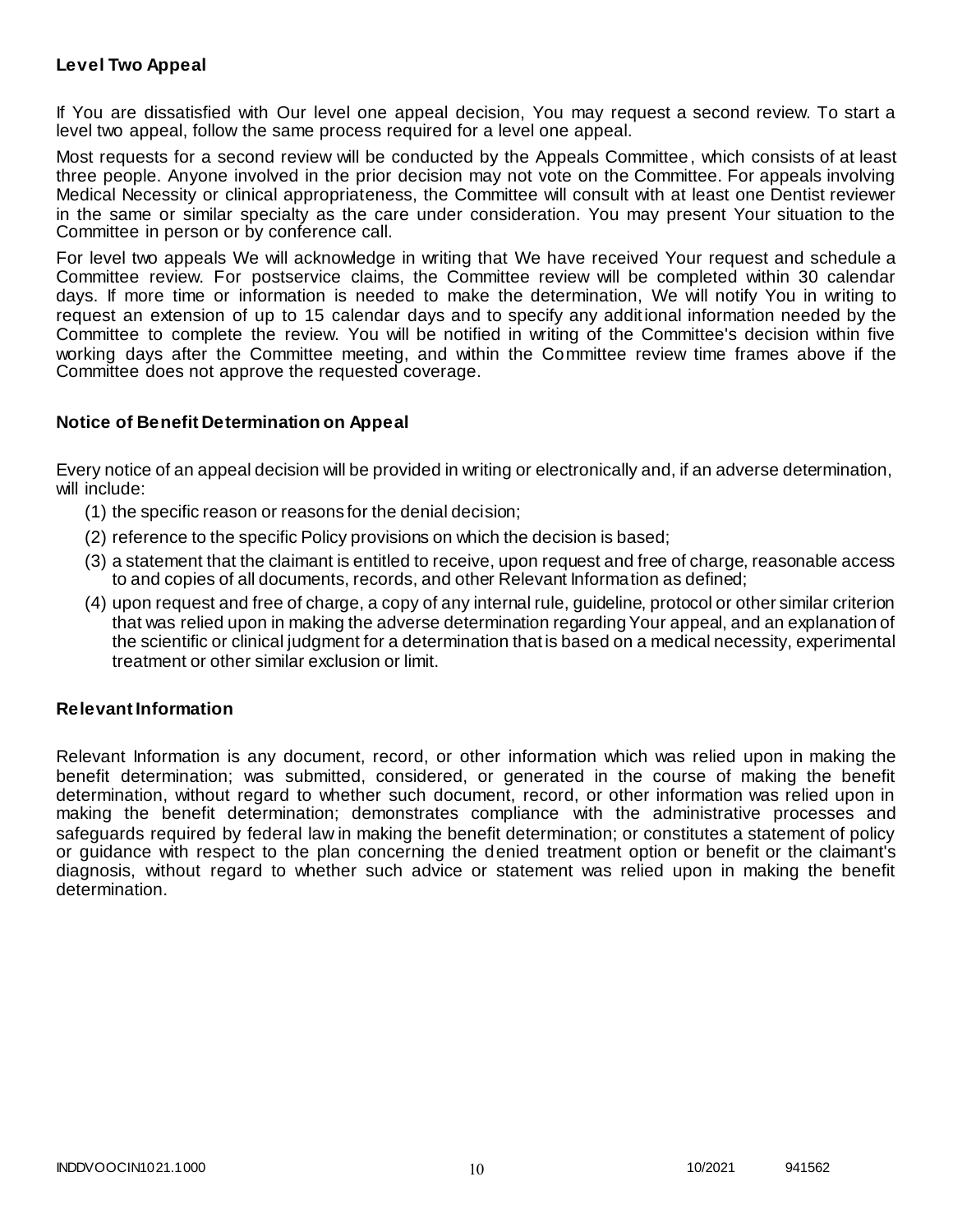# **I. Participating Dental Providers**

Cigna will provide a current list of Dentists currently participating with Cigna and their locations to each Covered Person upon request.

To verify if a Dentist is currently participating with Cigna and is accepting new Cigna Insureds, the Covered Person should visit Our website at mycigna.com.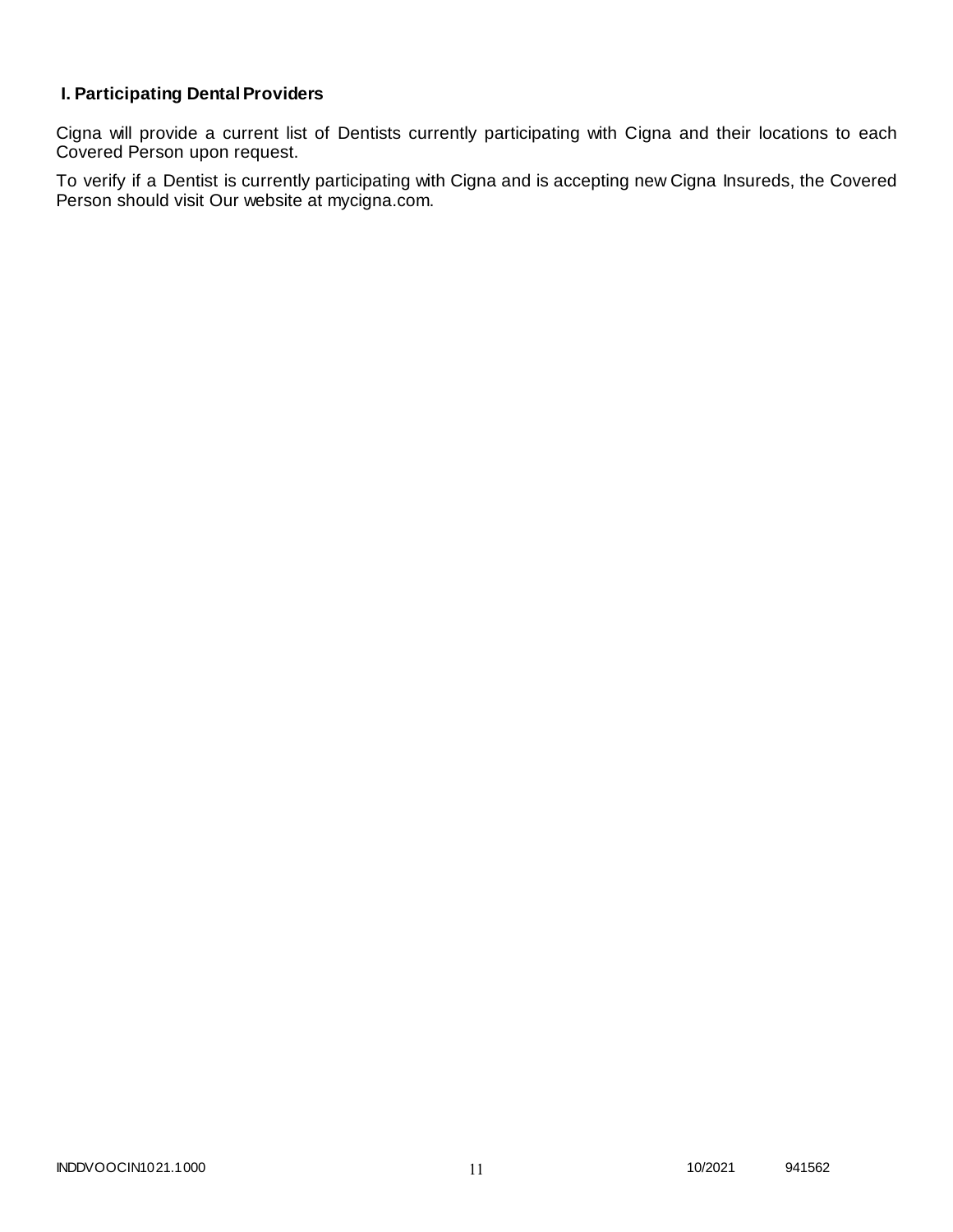### **J. Renewability, Eligibility, and Continuation**

1. The Policy will renew except for the specific events stated in the Policy. Cigna may change the premiums of the Policy with 60 days written notice to the Insured. However, Cigna will not refuse to renew or change the premium schedule for the Policy on an individual basis, but only for all Insureds in the same class and covered under the same Policy as You.

2. The individual plan is designed for residents of Indiana who are not enrolled under or covered by any other group or individual health coverage. You must notify Cigna of all changes that may affect any Covered Person's eligibility under the Policy.

3. You or Your Dependent(s) will become ineligible for coverage:

- When premiums are not paid according to the due dates and grace periods described in the premium section.
- With respect to Your Spouse, Domestic Partner, or partner to a Civil Union: when the Spouse is no longer married to the Insured or when the union is dissolved.
- With respect to You and Your Family Member(s): when You no longer meet the requirements listed in the Conditions of Eligibility section.
- The date the Policy terminates.
- When the Insured no longer lives in the Service Area.

4. If a Covered Person's eligibility under this Plan would terminate due to the Insured's death, divorce or if other Dependents would become ineligible due to age or no longer qualify as dependents for coverage under this Plan; except for the Insured's failure to pay premium, the Covered Person's insurance will be continued if the Covered Person exercising the continuation right notifies Cigna and pays the appropriate monthly premium within 60 days following the date this Policy would otherwise terminate.